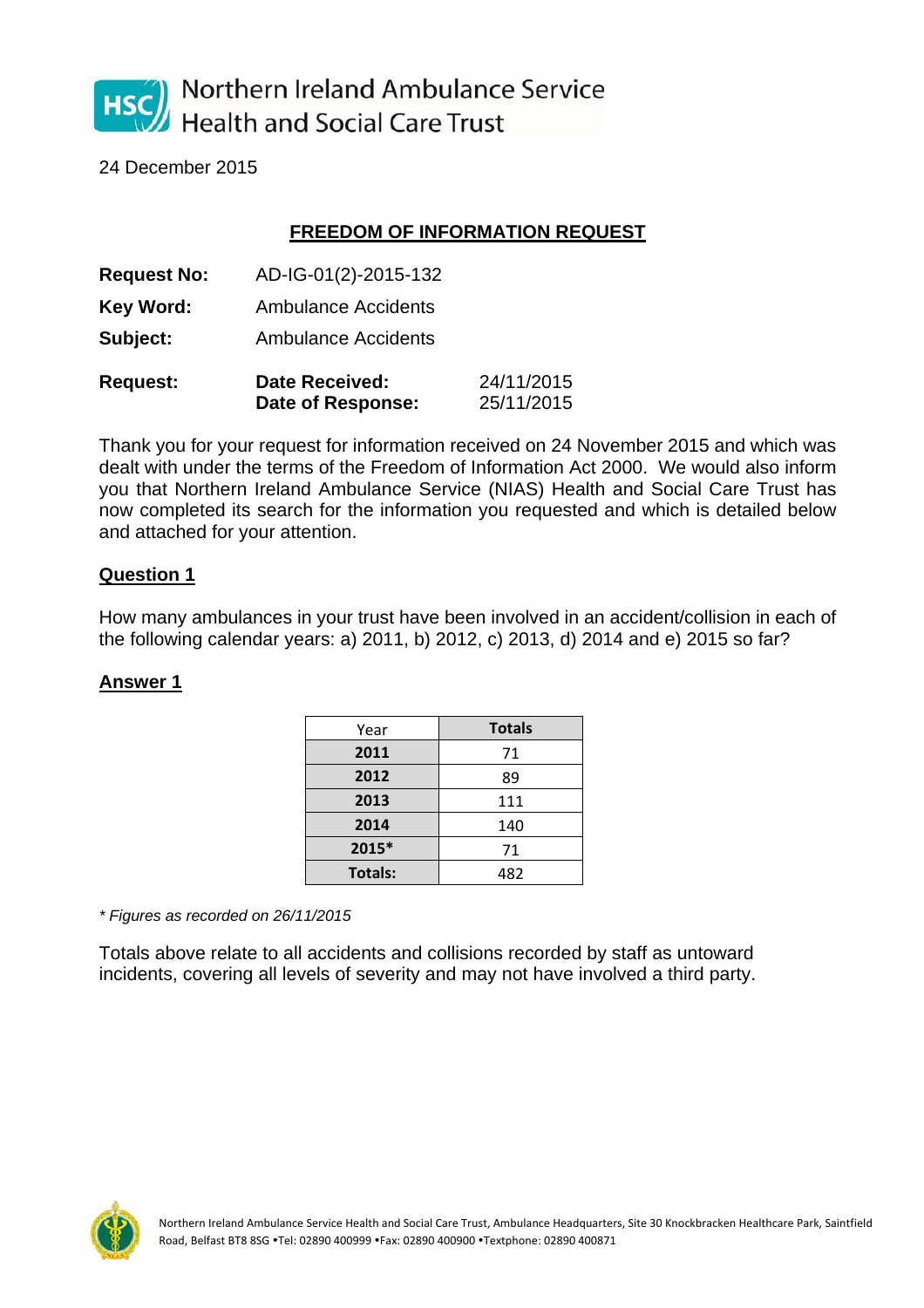# **Question 2**

For each year specified above, please:

i) State the total number of injuries caused, provide a list of these injuries and state in each case whether the vehicle was on an emergency call at the time.

Information on the number of injuries caused is not held centrally by NIAS. Our insurers would deal with any third party injury claims – WHAT EXEMPTION IS APPLIED.

ii) State the total number of fatalities caused, and state in each case the age/s of those killed, whether those killed were medics or members of public, and whether the vehicle was on an emergency call at the time.

One incident resulted in the death of a third party. EMG CALL.

### **Question 3**

How many vehicles undertaking an emergency medical call for your trust that are not ambulances have been involved in an accident/collision in each of the following calendar years: a) 2011, b) 2012, c) 2013, d) 2014 and e) 2015 so far?

| Year           | <b>Totals</b> |
|----------------|---------------|
| 2011           |               |
| 2012           | 8             |
| 2013           |               |
| 2014           |               |
| 2015*          |               |
| <b>Totals:</b> | 27            |

*\* Figures as recorded on 26/11/2015* 

Figures above related to NIAS rapid response cars.

### **Question 4**

For each year specified above, please:

(i) State the total number of injuries caused, provide a list of these injuries, and state in each case whether the vehicle was on an emergency call at the time.

Information on the number of injuries caused is not held centrally by NIAS. Our insurers would deal with any third party injury claims – WHAT EXEMPTION IS APPLIED.

(ii) State the total number of fatalities caused, and state in each case the age/s of those killed, whether those killed were medics or members of public, and whether the vehicle was on an emergency call at the time.

None